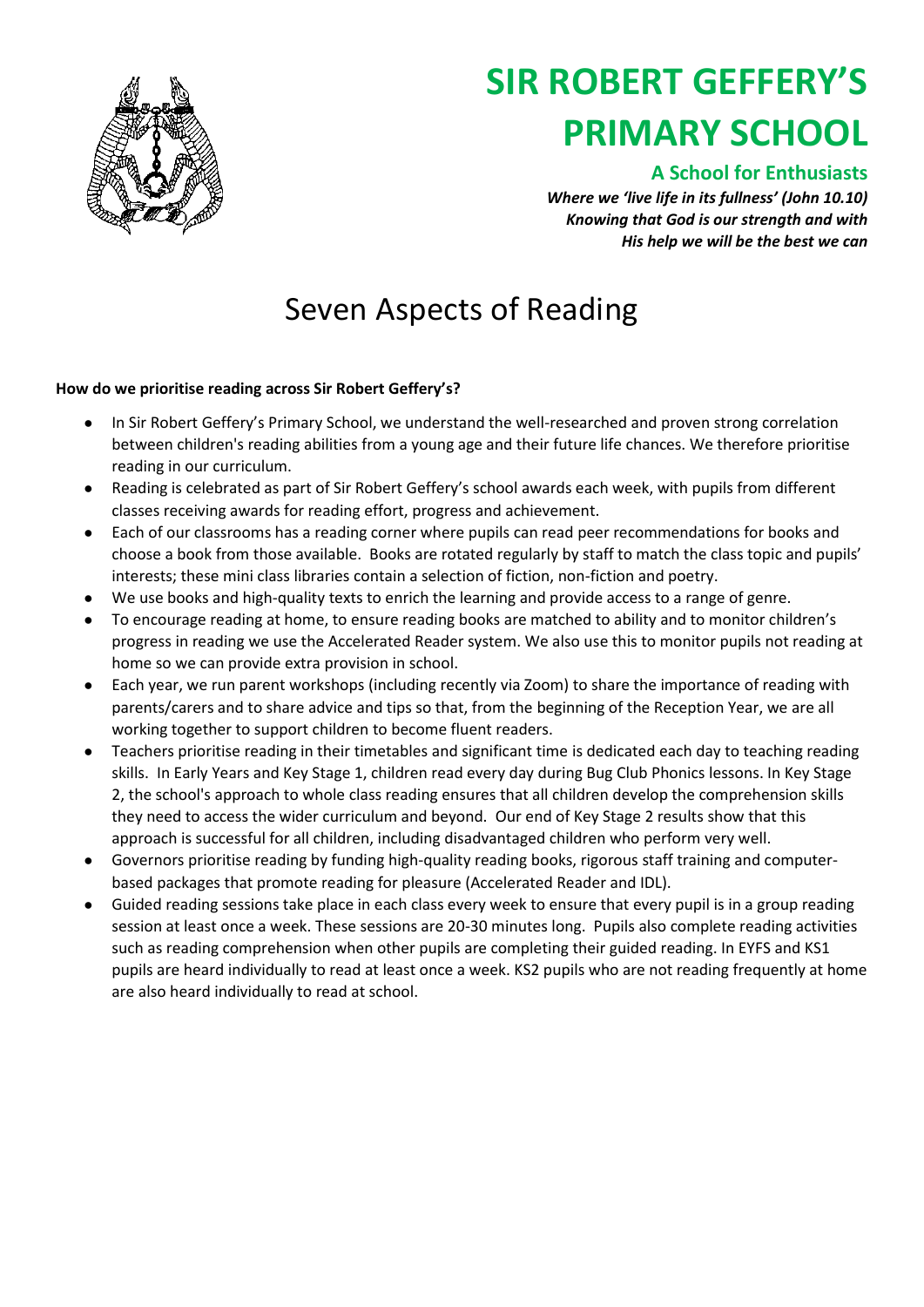

- Early reading is encouraged by providing pupils with non-worded reading books in the first instance. Once they have developed their phonics and decoding skills they are then moved on to texts that match their phonic ability and are fully decodable.
- Pupils who are learning phonics in EYFS and KS1 take home three books: a Bug Club Phonics reading book as a decodable book; an Oxford Reading Tree book as a book to read and share with an adult; and a library book as a book to be read to for pleasure. Once children reach the end of Bug Club Phonics books, they will move to two books a banded book and a library book.
- Pupils have access to our two libraries and are encouraged to take library books home, in addition to their regular reading books. In EYFS and KS1 pupils take a library book home as a book to share for pleasure as part of their reading books.

#### **How do we promote a love of reading?**

- All staff are expert readers, modelling reading skills, discussing texts read with the pupils and sharing their own love of reading.
- Teachers read stories to their class, wherever possible linked to their topic learning, to promote a love and enjoyment of stories, immersing them in the world of imagination. The texts are chosen to stretch the vocabulary of the children and to cover a range of genres, authors and contexts.
- Whole class reading sessions teach comprehension skills so that children can access a wider range of texts and gain further enjoyment from books by benefiting from a more in-depth understanding.
- Thorough the use of Accelerated Reader (AR), teachers encourage children to regularly read at home. Teachers use AR to identify reluctant readers and help them to foster a love of reading by recommending quality-texts and engaging them in conversation about books.
- Pupils have access to 'class libraries' which are regularly updated with new and exciting books and are encouraged to regularly change their books.
- Pupils are encouraged to access the SRG libraries (we have two!) and change their choice books on a regular basis. This is in addition to their reading book from our reading scheme (and in reception and KS1 their phonics sound book).
- Our learning opportunities incorporate a range of fiction, non-fiction and poetry, to expose pupils to different texts they may enjoy.
- Guided reading sessions allow time for pupils to discuss their reading, helping them to make sense of what they have read.
- We encourage pupils in each class to share their love of reading (e.g. by inviting them to recommend great reads to their peers through books reviews).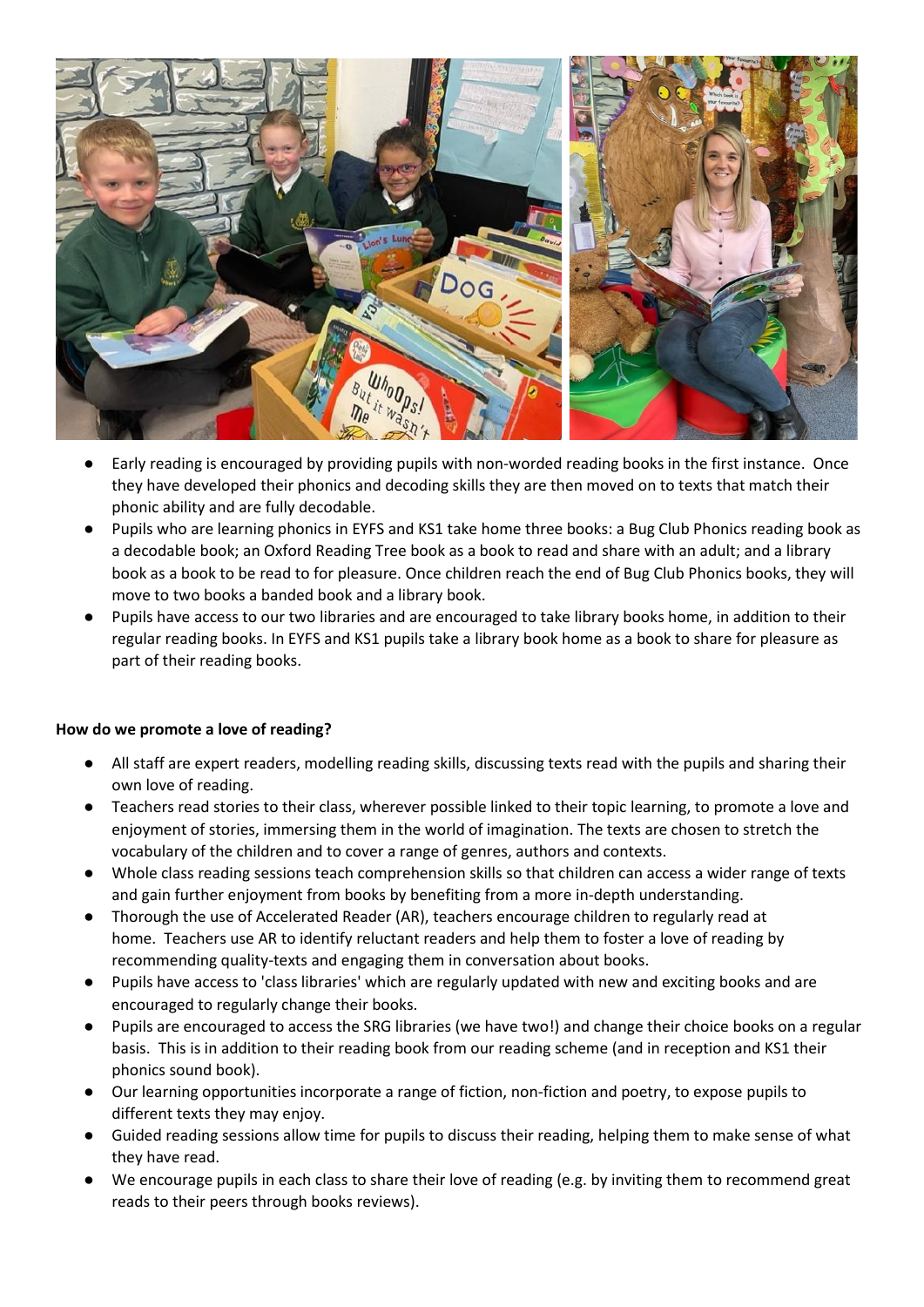● For World Book Day we take part in the national initiative – for example 'wrap a book and give 5 clues' (2022) - and staff and children share their favourite books.

#### **How do we make sure pupils make progress?**

Phonics is taught every day following the Bug Club Phonics progression of sounds to ensure a systematic approach. Phonics lessons follow the same sequence of teach, practise, revise, review and apply. Planning includes assessment for the graphemes taught. Phonics is assessed half-termly to identify gaps in learning and to inform future planning and intervention.

Children in Year 3 - Year 6 complete Rising Stars and Headstart half termly assessments alongside regular Accelerated Reader quizzes to support teachers to ensure all pupils are progressing in reading. Where teachers have concerns about pupil progress, they provide additional support though interventions.

Pupils in Key Stage 2 benefit form highly-successful whole-class reading lessons that support comprehension development.

Each class has four dedicated 20-30 minute guided reading sessions per week. Each pupil has at least one guided reading session per week. The sessions are well-structured and provide opportunity for pupils to read independently, as part of a group which is adult led and to develop comprehension skills.

The school supports pupils to be expert readers by developing the key skills of reciprocal reading namely:

- Questioning
- Clarifying,
- Summarising
- Predicting

#### **How do we match the pupils' reading books to their phonic ability?**



Pupils are assessed daily in phonics and regularly through 1-to-1 as well as half termly using the Phonics Bug assessments. Assessment then informs which books match to the pupil's phonic ability.

Staff in EYFS and KS1 are responsible for changing and or checking the pupil's reading books. Pupils who are learning phonics in EYFS and KS1 take home three books: a fully decodable phonics book (Bug Club/Reading Planet); an Oxford Reading Tree book as a book to read and share with an adult; and a library book as a book to be read to for pleasure.

We use the Oxford Reading Tree throughout the school as a reading scheme. We monitor progress in reading and then match their ability to the stage of reading on the scheme. This is done through notes from guided reading and from teachers hearing pupils read individually. Staff monitor and check that these books are changed regularly. Staff will move them onto the next stage when they are confident they have mastered the skills of the stage. When pupils are confident readers in year 2 and upwards, they are entered onto the accelerated reader system.

Once on *Accelerated Reader,* children complete a *Star Reader Test* at the beginning of each term. This will generate a numeric score which supports children and teachers to choose colour-coded books that match each child's reading level.

Once children finish reading a book, they complete a simple online quiz to ensure they have understood the book. Children and teachers are then able to track their reading and see the number of books they have read in a given time period.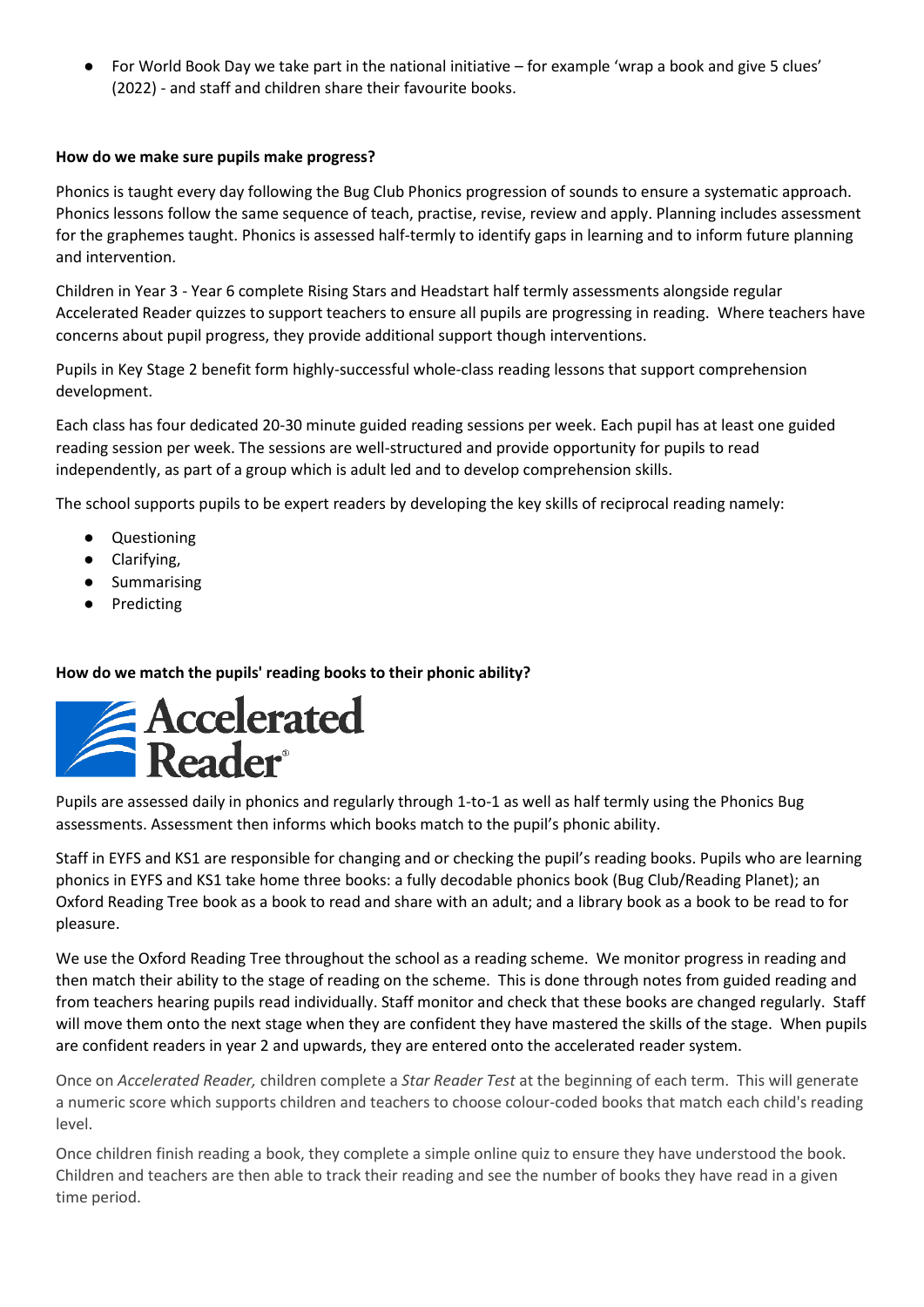#### **How do we teach phonics from the start?**

Phonics teaching begins with our youngest pupils even before they join us in Reception in September, through our close work with the onsite private pre-school, our external nurseries and furnishing parents with prompts to start practising early sounds and sharing books on the children's taster days at the end of the summer term. Phase 1 is promoted and embedded within the curriculum, exposing pupils to sound rich activities which provide the foundations for reading and writing. We complete baseline assessments in communication, language and literacy to support and identify speech, language and communication needs.



Pupils begin learning letter sounds on entry to Reception. Following the Phonics Bug system pupils are immersed in a directed teaching approach which embeds systematic phonics skills as the core skills for reading. Sounds are taught in a specific order, and regular assessment informs future planning and interventions.

#### First, pupils will learn to read:

Phase 2 Sounds: these are sounds written with one letter: s a t p I n m d g o c k e u r h b f I and sounds written with two letters digraphs: ck ff ll ss

• Words containing these sounds, by sound-blending, e.g. m–a–t mat, c–a–t cat, g–o–t got, k-i-ck kick h-u-ff huff.

#### Second, we will learn to read:

Phase 3 Sounds: j v w x y z zz qu sh ch th ng ai ee short oo long oo oa ar or ur ow oi er and sounds written with three letters trigraphs: igh ear air ure

Words containing these sounds.

From phase 2 pupils will learn 4 new sounds per week.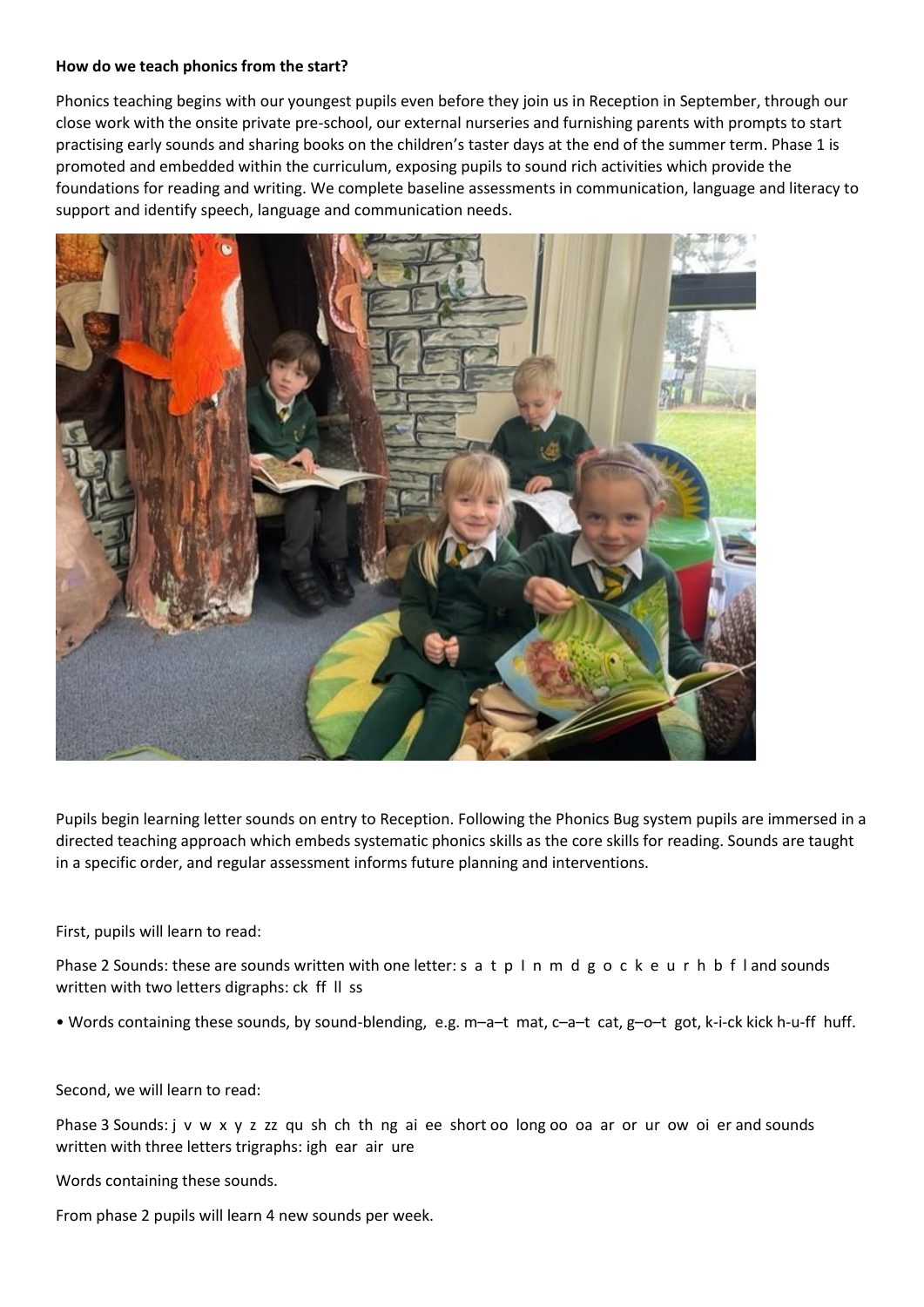Accompanying each unit within the phonics phases is a weekly Language session which teaches children to read and recognise high frequency and common exception words.

To support the learning in school, pupils take home phonics sheets that match the sounds they have learnt each week. They also take home their phonically decodable reading book to reinforce the sounds taught and the high frequency and common exception words.

Phonics is discussed with parents in the Transition to School meeting and parents are given resources to support phonics at home.

When Reception pupils have started school another meeting on supporting phonics is provided for parents.

#### **How do we support pupils to catch up?**

Formative data from ongoing assessment for learning within the teaching of reading informs day-to-day planning and teachers adapt and change this according pupils' needs.

Accelerated Reader data highlights children who are not reading regularly and/or 'quizzing' regularly. This information is used to target support such as increased 1-to-1 or small group reading intervention in school.

Summative data is submitted once a term and progress tracked on the Insight tracker system. Pupils identified by class teachers as not making good progress are discussed in pupil review (progress) meetings and interventions are planned and delivered to meet their need and accelerate progress.

Pupils who did not achieve their phonics check receive interventions (daily reader/extra phonics support) and/or work in a group which is teacher led.

Where progress becomes a concern, parents are invited to a meeting with the teacher and advice is given as to how they can further support their child at home.



#### **How do we train staff to be reading experts?**

Teaching staff, including Teaching Assistants receive reading and phonics training as and when required. This may be a specific focus on the School Development Plan or a personal target identified in performance management or specific training identified by staff. This may include in-house training or external training depending on the needs of the staff.

The English Subject lead attends the Kernow Learning School Improvement subject leader and network meetings and cascades relevant information back to the school.